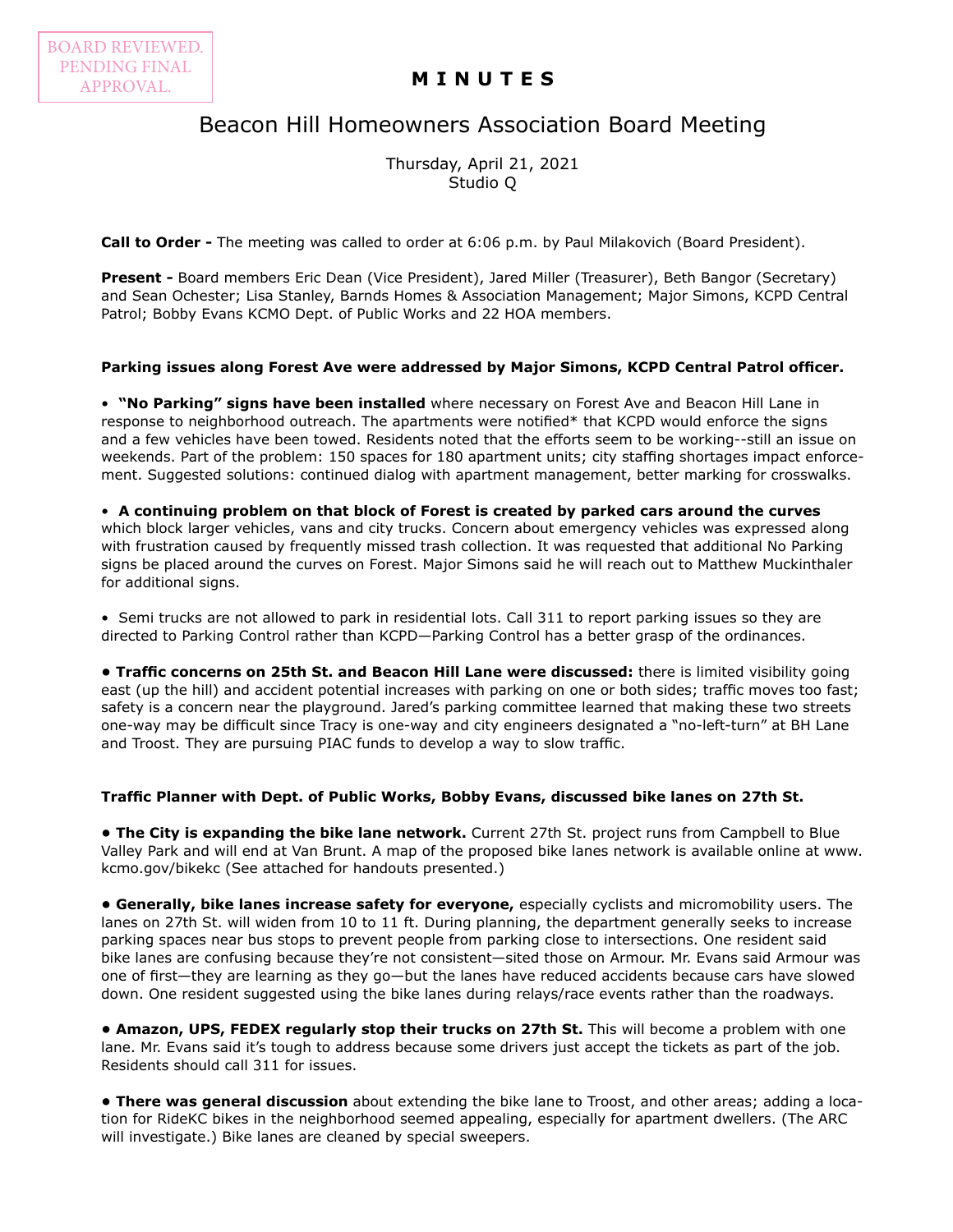## **Minutes from the October 30, 2021, Annual HOA meeting & Board meeting were approved.**

Jared motioned and Sean seconded.

**Paul reviewed the financials with the membership.** The structural deficit for 2021 was \$5974, less than the \$9034 anticipated. Revenue is projected to increase in 2022; we anticipate a small surplus. Most of the HOA dues go toward landscaping/snow removal for common areas. Once the SW quadrant is built-out, dues will help to cover the increased landscaping costs. Our goal is to match yearly expenses with yearly dues revenue. We also have roughly \$135,000 in reserve to cover shortfalls. (The city created the \$100,000 reserve fund when the HOA was established.)

### **Paul updated the group about the four HOA-owned lots on West Paseo.**

**•** The Locust Design purchase of the SW lot is complete. Larry Prior will close on the NW lot in 2 weeks. The HOA will gain approx. \$92,000 from the sale after closing costs.

**•** The other two lots are currently promised to BH McFeders Community Council (BHMCC) by a Memorandum of Understanding (MOU) for a community center, providing they secure funding. Both the HOA Board & BHMCC would prefer the center to be located south of 27th street. Since the market is hot and there is interest, the Board may wish to change the MOU to free up the lots for sale, and could elect to place the funds in reserve for a future community center. The HOA Board supports BHMCC in this endeavor but does not have the resources to develop/operate a community center in Beacon Hill.

### **Ryan Bennett gave an ARC update.**

**•** Five houses are currently being dug out in the South Quadrant leaving roughly 8 lots to go. The corner lot at BH Lane & Tracy will be resold. Paul raised issue about the Tracy lot owned by EE Devco who is having financial difficulty. Generally, lot buyers agree to begin construction within one year of purchase. The lot in the middle of BH Lane is also dormant; Ryan has been in touch with the owners. Ryan reports that according to Dan Musser, the HOA does not have much leverage to force owners to build.

**•** A small group of neighbors meet with Cardinal Crest (CC) in March regarding their proposed development of apartments on two lots at Forest & 27th St., which many neighbors oppose. Concerns about parking, neighborhood unity and architectural style were discussed. We are waiting to hear back from Cardinal Crest on their revised plans--they indicated it might take several months for them to regroup.

**A few neighborhood engagement topics emerged:** Jared suggested organizing a trash clean up. He will plan one and send out email to the membership. Beth invited anyone interested to join the Neighborhood Engagement team which is comprised of people from the HOA, BH McFeders & Mt. Prospect. Send your contact to us via Lisa Stanley. (Last year the team created a Welcome Kit for new neighbors and organized a late-summer playground opening event.)

**A Board vacancy was addressed** due to Paul's resignation. (Paul is moving for a job in Florida.) Galen Beaufort, a retired former city attorney living on Forest Ave, expressed interest in taking Paul's term, which ends in October of 2024. No nominees were offered from the floor. Galen's appointment was nominated by Beth, seconded by Eric and approved. Sean Ochester was nominated by Beth to replace Paul as Board President; it was seconded by Jared and approved. The Board welcomed Galen and thanked Paul for his 4+ years of service to the HOA.

The meeting adjourned at 7:12 p.m.

**\*Addendum:** After reviewing a draft of the minutes, Derek Yoder, Director of Bridge Property Management which owns Marcato, contacted members of the Board and advised that he and certain members of his staff were not aware of the KCPD contact mentioned by Major Simons.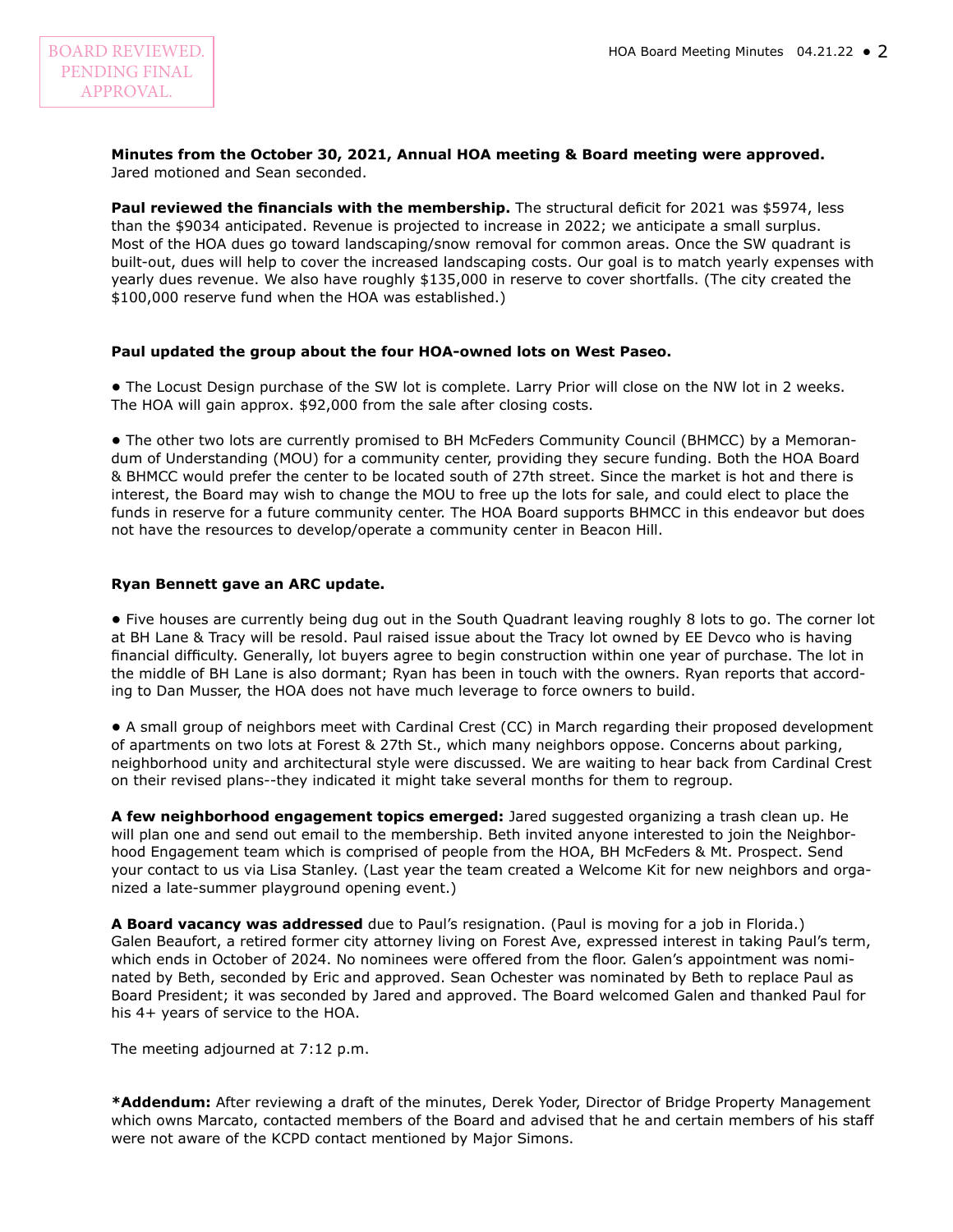### **Source: KCMO Dept of Public Works** 27<sup>th</sup> St Crashes Analysis 2015-2019 One crash every 2.6 days 2015-2019 Crashes # % • 86% at Intersections  $\overline{2}$ Fatal  $0.3%$ **Suspected Serious**  $12$  $2%$ • 99% Automobile Only 230 36% Suspected Minor 394 62% **Property Damage Grand Total** • 73% During Daytime 638 Crashes CITY OF  $M1110V1$ **PUBLIC WORKS**

| 2017-2021 Average Daily Traffic |      |      |       |
|---------------------------------|------|------|-------|
| 27th Street Segments            | EВ   | WВ   | Total |
| Gillham to Paseo                | 3521 | 2937 | 6458  |
| Paseo to Prospect               | 3228 | 3589 | 6816  |
| Prospect to Cleveland           | 2914 | 3001 | 5914  |
| I-70 to Van Brunt               | 3185 | 2300 | 5485  |

15,000-17,000 ADT